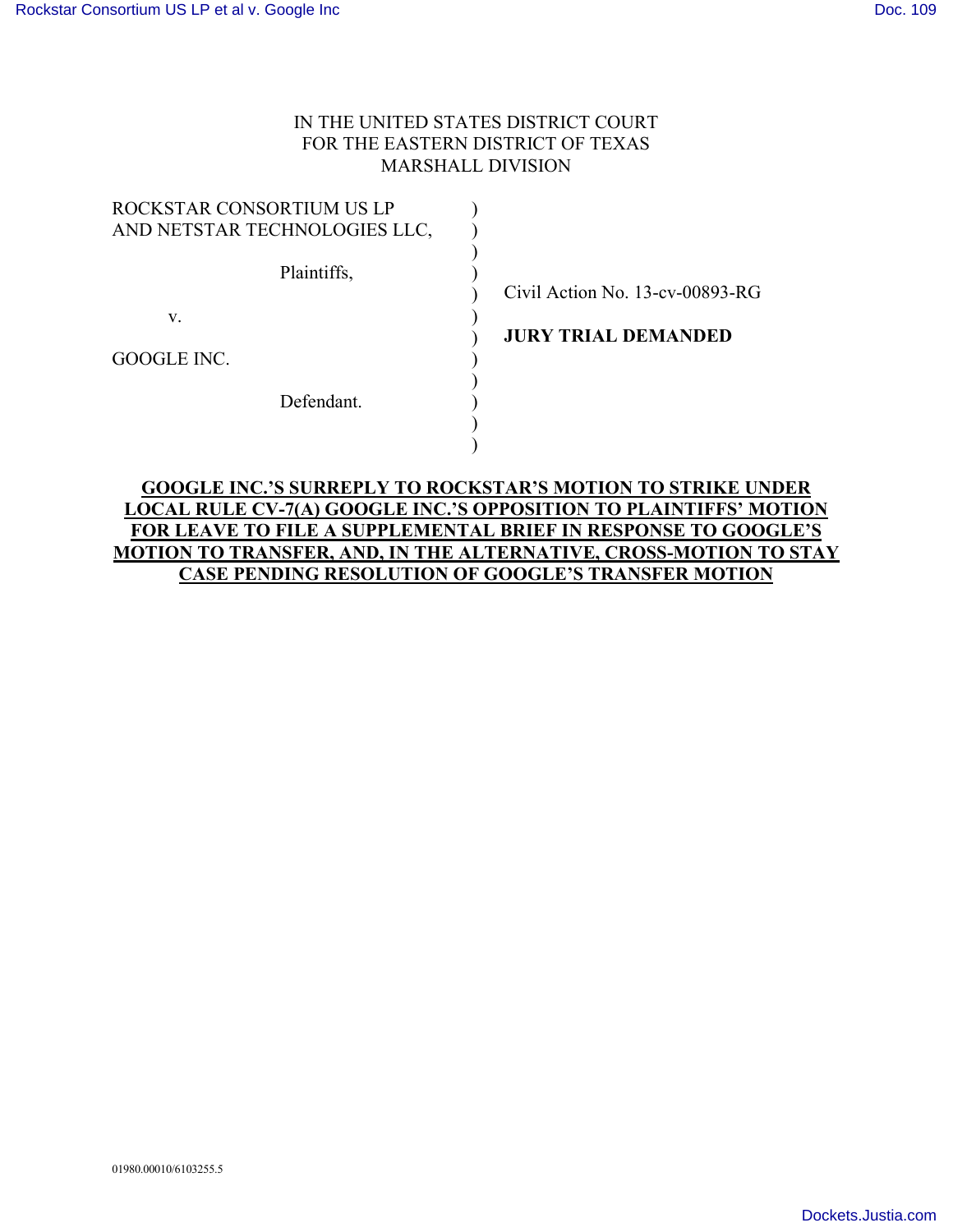Plaintiff argues that Google has no "authority" for its interpretation of the Local Rule CV-7(a). But it is not surprising that there is no authority on point here; a motion to strike under Local Rule CV-7(a) is itself highly unusual. Plaintiff certainly cites no cases where any court has stricken an Opposition that includes an alternative request for relief that goes directly to the merits of the opposed motion. And Rockstar is incorrect that Google "combined" its Opposition with a separate, cross-motion to stay. (*See* Rockstar's Mot. to Strike at 2; Rockstar's Reply at 1.) Indeed, there is no dispute that Google's requested relief focuses on the availability of a continuance to cure prejudice to the non-moving party – a factor of the *Intel* test for whether good cause exists to modify a scheduling order, and thus relevant to the opposed motion.<sup>1</sup> (Opp. at 3.)

Rockstar also again argues that Google seeks to "limit [Rockstar's] ability to fully oppose the merits of a stay." (Reply at 3.) As Google explained in its Opposition to Rockstar's Motion to Strike, this is untrue. Google offered to give Rockstar additional pages for its reply, and to discuss additional briefing to address this purported concern. (Opp. at 5.) Rockstar seeks to avoid this clear record by arguing that Google's offer was "conditioned" on the expedited briefing schedule. (Mot. at 4 n.2; Reply at 3-4.) But it was Rockstar that rejected this offer on the sole basis that it objected to Google's expedited briefing schedule. 2 (*id.; see also* Opp. at 5)

 $\overline{a}$ 1 Rockstar is incorrect that *Intel* is inapposite simply because Google requests the alternative relief of a stay in addition to analyzing the availability of a continuance. (Reply at 3.) That *Intel* did not address this precise issue is not surprising as neither party analyzed the availability of a continuance to cure prejudice. *See* Defendants' Mot. to for Leave to Supplement in Light of Reexamination, *Intel*, No. 06-CV-551 (Dkt. No. 460); Plaintiffs' Opp. to Defendants' Mot. for Leave, *Intel*, No. 06-CV-551 (Dkt. No. 482). Rather, the Court raised the issue *sua sponte*.

<sup>&</sup>lt;sup>2</sup> Rockstar's Reply argues that "[i]f Google truly did not intend to condition an offer for additional pages of briefing . . . on Plaintiffs' acceptance of an expedited schedule, it could have provided for such additional briefing in its motion to expedite. Google did not do so." (Reply at 4.) But given that Rockstar that did not even want to engage on additional pages or briefing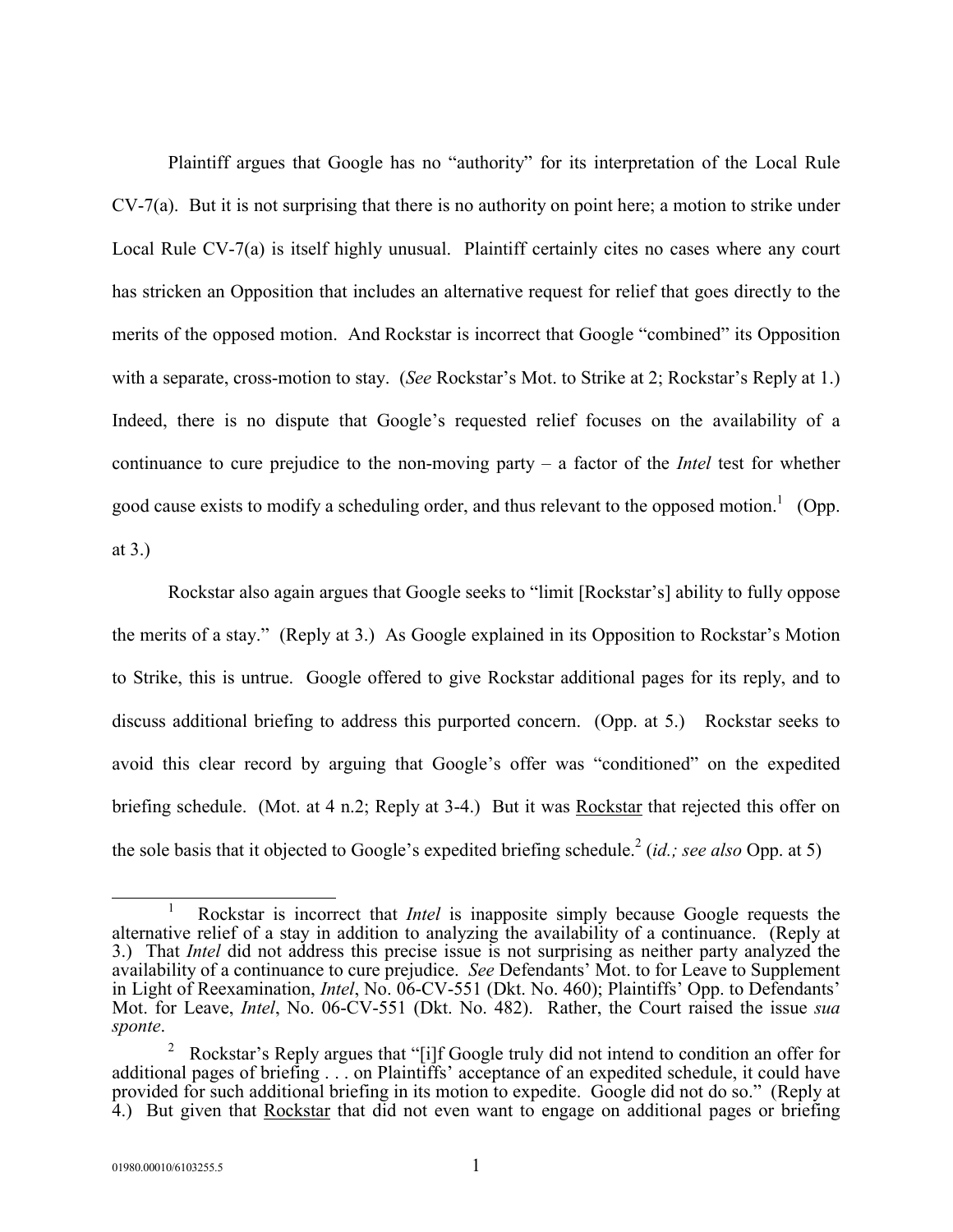Rockstar further criticizes Google because Google did not address the merits of whether a stay should be granted in its Opposition to Rockstar's Motion to Strike. (Reply at 4-5.) Rockstar's argument is inconsistent with its Motion to Strike based on the supposed impropriety of Google's raising issues in its Opposition that Rockstar argued should have been raised in another brief. Yet now, Rockstar complains that Google did not follow Rockstar's lead in addressing the merits of Google's separate request for a stay in briefing on Rockstar's Motion to Strike, even though the merits of the stay have no relevance to whether Google's Opposition should be stricken bur rather are the subject of a separate brief.<sup>3</sup>

For the foregoing reasons, this Court should deny Rockstar's Motion to Strike.

DATED: July 14, 2014 QUINN EMANUEL URQUHART & SULLIVAN, LLP

By /s/ David Perlson

J. Mark Mann State Bar No. 12926150 G. Blake Thompson State Bar No. 24042033 MANN | TINDEL | THOMPSON 300 West Main Street Henderson, Texas 75652 (903) 657-8540 (903) 657-6003 (fax)

QUINN EMANUEL URQUHART & SULLIVAN, LLP Charles K. Verhoeven charlesverhoeven@quinnemanuel.com David A. Perlson davidperlson@quinnemanuel.com 50 California Street, 22nd Floor

merely because Google sought an expedited briefing schedule, there was no reason for Google to do so.

3 It would have been appropriate for Rockstar to address the merits of Google's request for a stay in its reply brief in support of its Motion for Leave, which it chose not to file.

 $\overline{a}$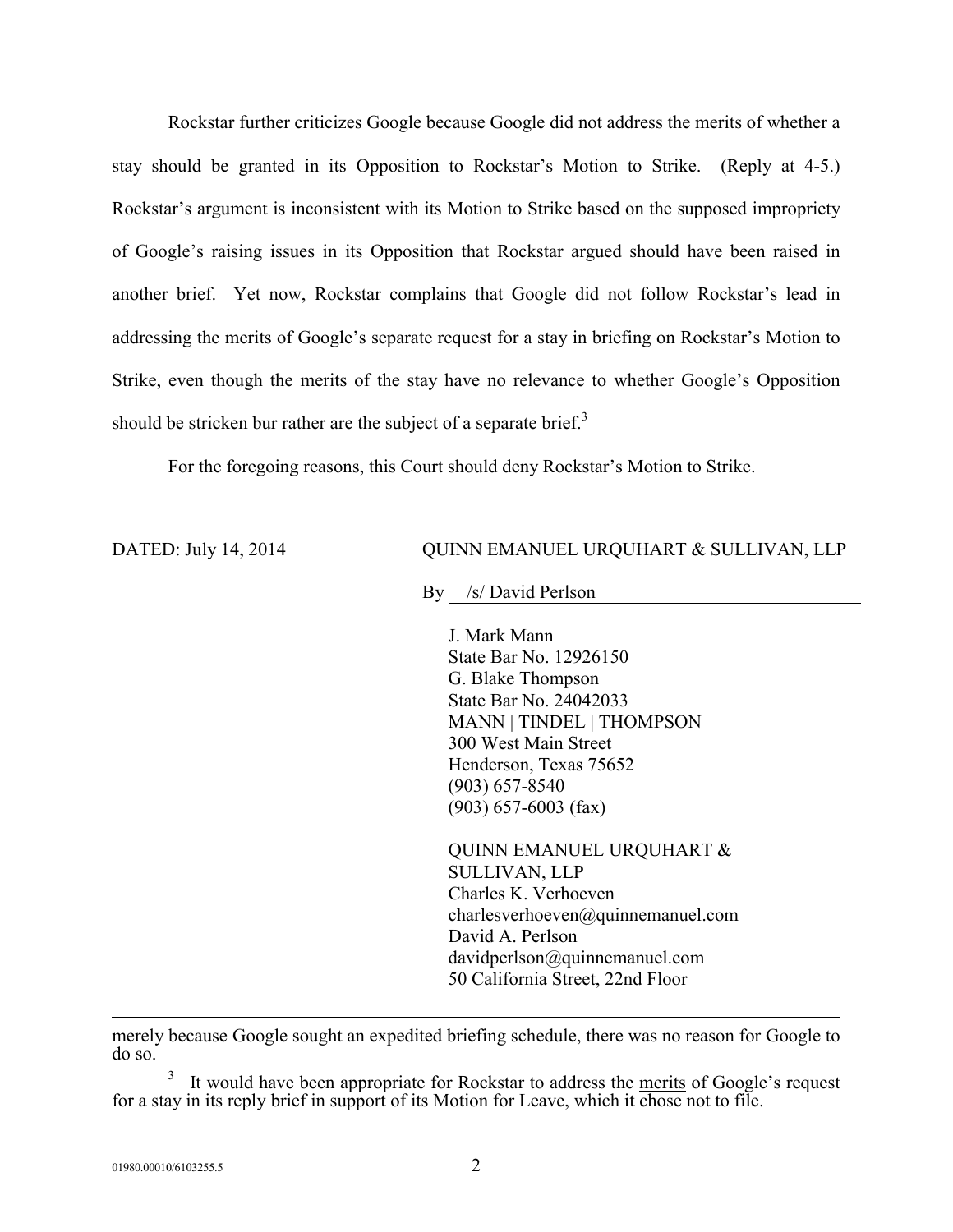San Francisco, California 94111-4788 Telephone: (415) 875 6600 Facsimile: (415) 875 6700

*Attorneys for Google Inc.*